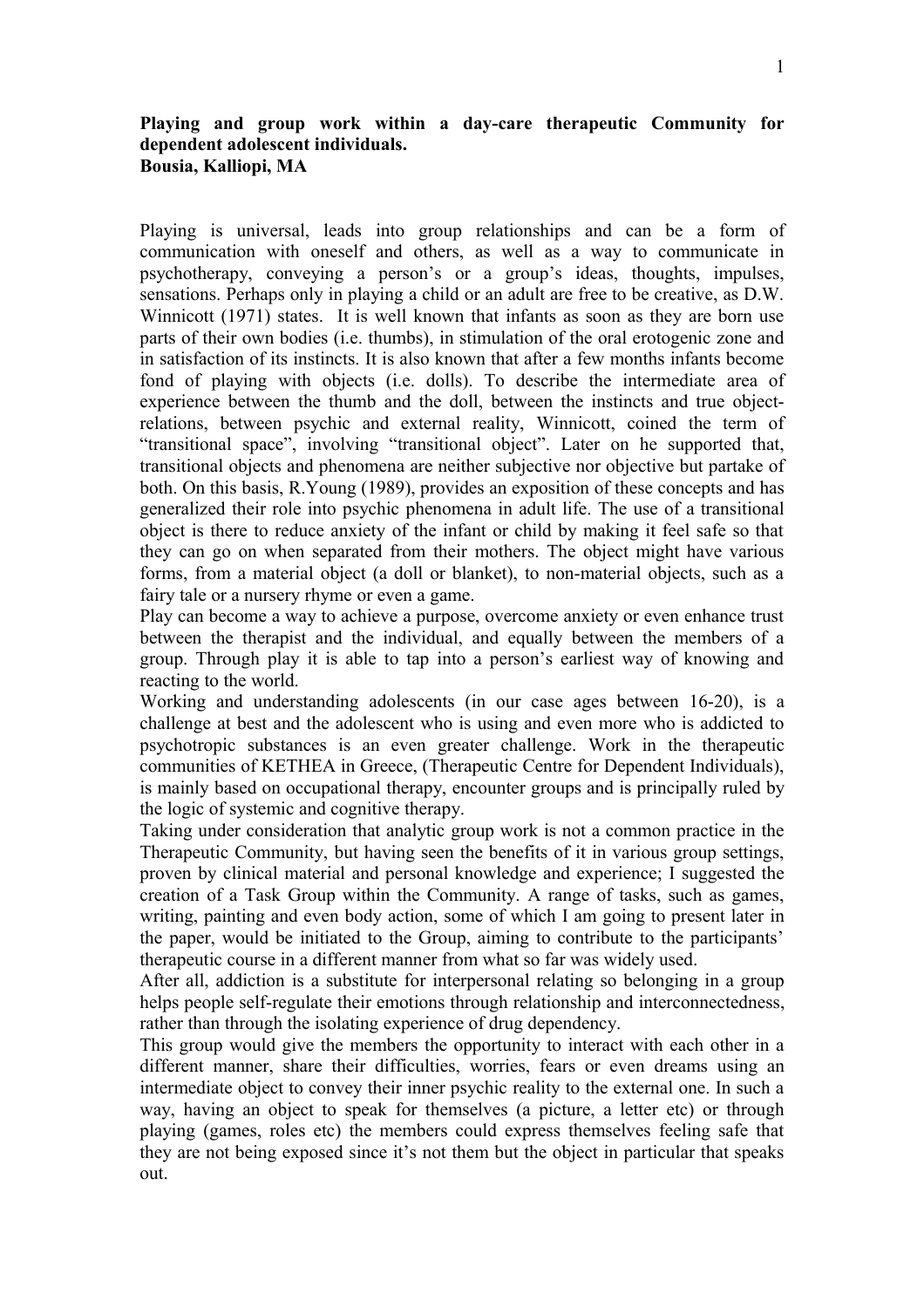At this point I have to say, that the suggestion of the creation of such a group was well accepted by the people in charge of the community, though there was some hesitation at the beginning mainly on the basis that this would be something new for the community and there was worry on how the members would respond to that. As the group progressed though, it was proven that not only this was not the case, but it worked to such a point, that it was even incorporated in the design of a therapeutic Marathon of the community, an example I am going to refer to later on this presentation.

Let us think on the parameters, we have a group of dependent individuals, most importantly of adolescent individuals, who are already members of one or more groups, either in the same weekly therapeutic group or even at their day work groups. Also, the membership of the group is hard to keep stable since people might either drop off during their therapeutic course; others may progress and join the social rehabilitation unit, whereas at the same time new people are admitted into the community. Furthermore, the setting is a day care therapeutic community, meaning that its members do interact for at least 10 hours daily with each other sharing apart from the above their daily routine as well. As a system by itself the community has its own principles, regulations and functions, a life of its own.

Taking all that under consideration, the day, time and the place for the Group was defined and so the Group was conducted every Monday afternoon from 17.00-18.30 in the big room of the community so that enough space would be available. It is important to say that since it's day care community, the members return home everyday and of course they also spend the weekends at home following a specific schedule, so Monday was a good selection, for the group could bring in difficulties and anxieties from that time, reenact them through imagery or play, share and work on them in a relieving way towards a corrective experience, being reminded that they 've might been apart from the group, but they are also and most importantly a part of it.

The tasks were introduced to the group by the conductor of the group, though sometimes the members suggested something that we might have played another time and that they've probably enjoyed and wanted to repeat. A variety of psychodynamic tasks, such as a game, or making up a story, or make up crosswords with whatever comes spontaneously in mind, or draw and paint over a specific theme or even freely, was involved. Another novelty for the work done in the community is that the group conductor was actually participating in every task of the group along with the rest of the members, while usually our work is to conduct, lead and observe the groups. In every session a thirty minute time was given at the end for the group to discuss and reflect on what it was created or what happened and share their feelings.

The participation of the conductor and the time taken to reflect on our work, offered a form of communication that was non-threatening, reduced anxiety and has helped to overcome the fears of exposure and pain that might have been expected. Furthermore, adolescents feel "lucked out" not having to participate in situations of verbal crossexamination and are quite content belonging to a group which is interested in their opinions, of their world, as expressed through imagery.

At this point I would like to refer to some clinical examples in different sessions of the group. On one occasion the group was given paper and markers, pencils and oil pastels. They were asked to draw or paint whatever they wanted to. They could even use words, a mark or whatever came to mind. The room was set up in such a way so that they had plenty of space to sit or lay on the floor on a carpet and all the materials were scattered around on the carpet area so that everybody had access to them. After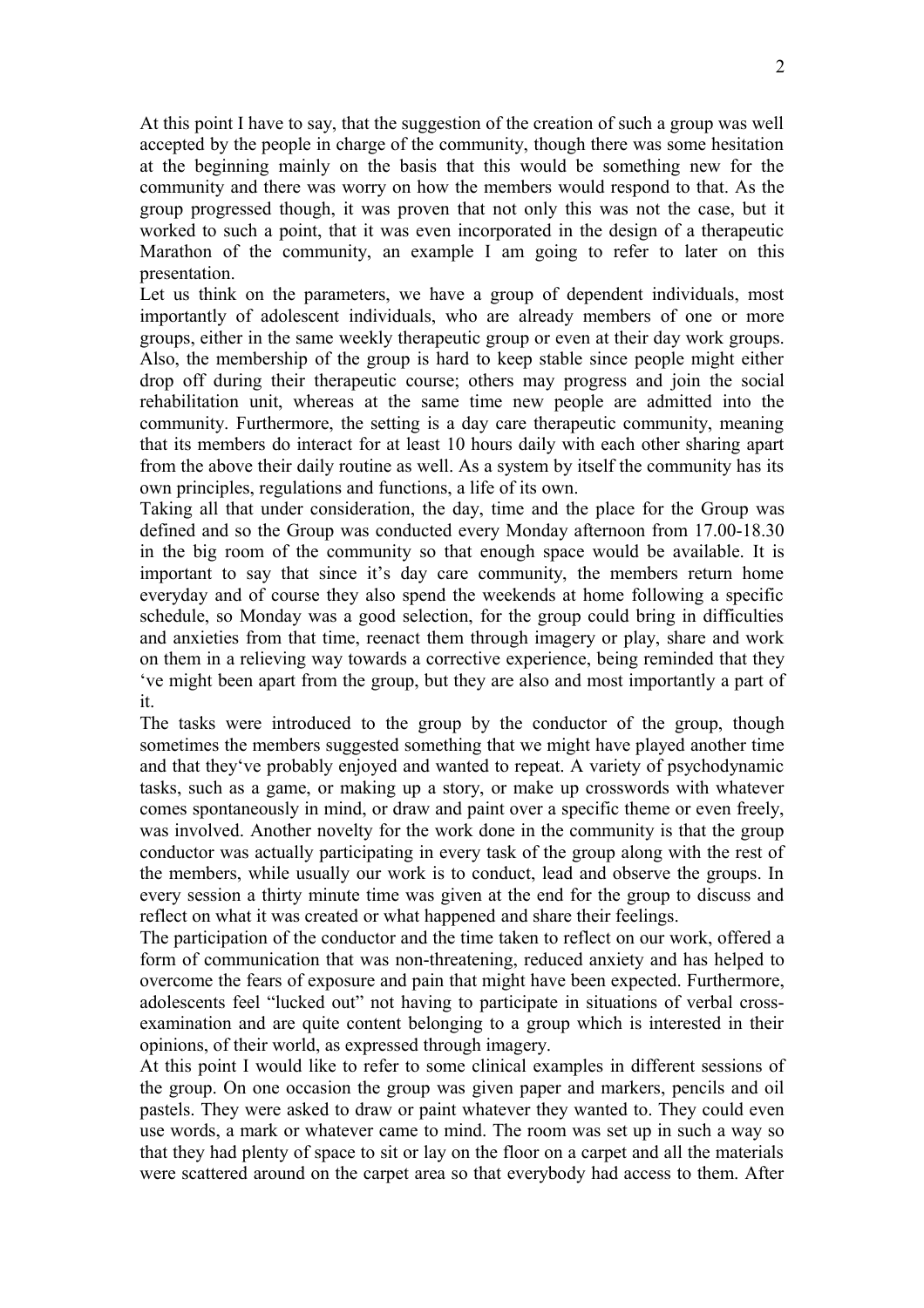spending some tie in hesitation, just sitting there and looking at the blank paper the group started creating. It was observed that as soon as the conductor of the group started his own work the rest of the group followed, probably overcoming suspiciousness and heading towards trust. Surprisingly (?), all the group members drew the community building and themselves in it, in 5 out of the 7 works the group was holding hands! Also, the building itself resembled more a proper family home. Quite interesting is the posture the members took up during the task. They were lying on the floor, with their faces so concentrated on their painting one could think that their noses would touch the paper. The phantasy of little children drawing on their house floor was the first to come in mind and by knowing that the vast majority of the members started using substances around the age of 12-13, the regression to childhood is a revealing case.

In the discussion that followed, the group members said that they liked the fact that everybody drew the community but also that at this point they feel quite stressed in the community and they depicted it the way they would like it to be. In no other instance had any of the members' complaint about the situation of the community.

Imagery, such as a sketch or painting, can provide a wide range of information and through visual representation a group's expectances and desires can be clearly expressed.

Another example I would like to refer to is a simple game I suggested to the group that involves body action. The game was quite simple and involved a circle of chairs, their number being one less from the number of the group participants, as in the game with music chairs. Everybody had to sit on a chair and the person standing would ask them to change seats with one another based on a common characteristic, either an obvious one or a personal characteristic. For example "everyone who's wearing jeans, change seats now…" or "everyone who has a sister…" or "everyone who would like to…..". An infinite number of options is available. Only the people with the characteristic asked had to move and change seats, meanwhile the person who was standing and gave the order had to take the opportunity to take a seat, so the person who didn't manage to change place on time had to stand up and give the next order and so on…Initially, the task was met with hesitation and sublimation by the participants, who said that it's childish and that they used to play such games many years ago. Masked beneath this excuse was the fact that even though adolescents they do carry the identity of a drug abuser, who while in reality is vulnerable, wants to present a fearless and cruel character. This of course stands as a good self defense tool especially for the ones who spent time on the streets and faced the cruelty of the market. On top of that body action and motion was involved and having their bodies treated with the most violent way of self harm and punishment by shooting up heroine and so on, this task might be simple but no easy to perform.

But, through loads of reinforcement by the group conductor and with the older members of the community to trust and try it out the rest of the group followed, leading to remarkable observations. It was as if the group was charged with energy the people were moving fast and lively to change seats expressing their enthusiasm and obviously feeling more at ease with their bodies. Most importantly as the group progressed, the characteristics were referred to more personal statements that the members of the group wanted to shared, and the fact that others had common issues served as a relief and reduced anxiety significantly for the people involved and the group as a whole. The self disclosure of the conductor also built more on trust by the members. It turned out that people met each other better and new information that so